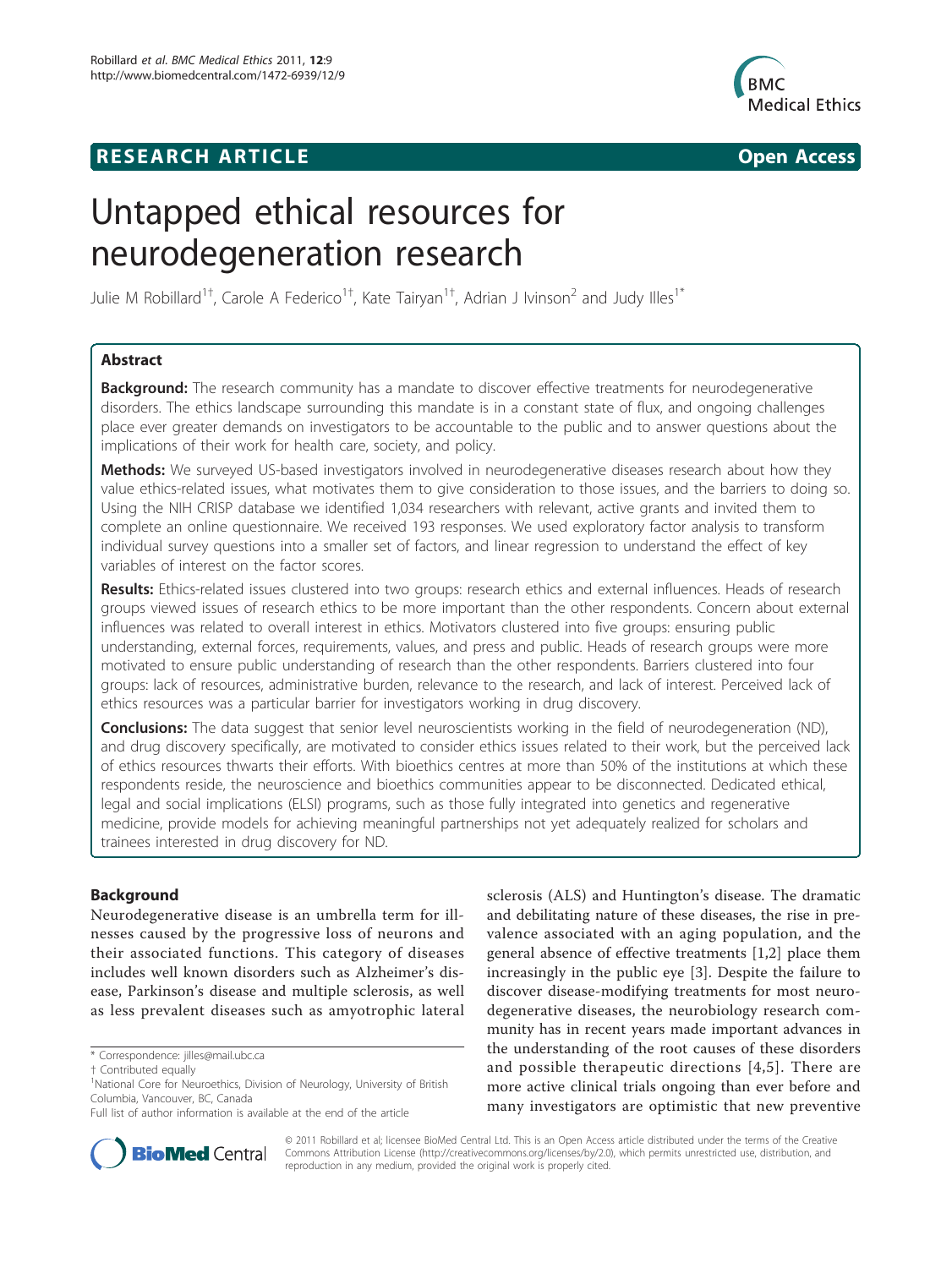and therapeutic options will emerge over the next decade [\[6,7](#page-6-0)]. As research progresses, public and stakeholder expectations about technology and drug discovery will inevitably intermingle with those of the neuroscience community and generate a variety of ethical issues. It is imperative, therefore, that the societal concerns surrounding potential implications of new findings be integrated into the earliest stages of research. The very nature of neurodegenerative diseases, including their slow but unstoppable progression, the vulnerability of the patient populations, concerns over genetic testing and other diagnostic tools, the prospect that drugs may be used to enhance cognitive function, and the myriad of decisions along the path from bench to bedside makes this field of neuroscience research especially vulnerable to a broad spectrum of ethical issues [[8\]](#page-6-0).

Unfortunately, research ethics are commonly misunderstood to be synonymous with administrative burdens rather than understood as a commitment to the moral implications of research [[9\]](#page-6-0). Regulatory requirements poorly aligned to the specific needs of researchers have undermined efforts to integrate ethics into the research process itself. As a result, a significant gap has emerged between laboratory neuroscience research and the societal impact of that research [[10](#page-6-0)].

A growing body of literature addresses the need for neuroscientists to identify and examine the societal implications of their research [[11-13](#page-6-0)]. The relatively new field of neuroethics, at the intersection of biomedical ethics and neuroscience, is aimed at assessing the ethical, legal and social policy implications of research, and is becoming increasingly visible on the international neuroscience scene [[14](#page-6-0)]. As neuroscience plays an increasingly significant role in society, prompting new understandings of people as social and moral beings alongside discoveries of the failures and vulnerabilities of the nervous system, neuroscientists must engage in a discussion of their science and the implications of their work. In the present study, we have characterized the motivators, barriers and priorities for integrating ethics in a cross-section of principal investigators (PIs), faculty members, students and professional staff whose work specifically involves research in neurodegeneration.

## Methods

Using the NIH CRISP database, a searchable database of federally funded research grants of the US-based National Institutes of Health (NIH), and the RePORTER query tool, we identified 1,034 researchers who held active grants with project descriptions containing the key word string "neurodegen\*". In order to characterize the most current research activity, we restricted the search to grants awarded between 2007 and 2009. We invited researchers based in the United States who met

these criteria to participate in an online survey. Researchers received their invitation by email and were asked to forward the invitation to students, postdoctoral fellows and staff on their research teams. Participation was anonymous and voluntary. All required approvals for this study were obtained from the University of British Columbia Behavioural Research Ethics Board.

The online survey contained 25 open and close-ended questions organized into three sections: I. Ethics in neurodegenerative disease research, II. Motivators and barriers, and III. Current research and background (see Supplementary material). The questions were aimed at characterizing the importance of ethics issues researchers encounter in their work, as well as both motivators and barriers to the inclusion of ethics into neurodegenerative disease research. The identification of factors was guided by prior empirical work on ethics in neuroimaging [\[15](#page-6-0)] and finalized in consultation with members of our research team. Answers were either multiple choice or based on a five-point Likert scale, and respondents were encouraged to add free-text narrative content to augment their answers.

To better understand the structure of our data set, we applied exploratory factor analysis to the survey data. This strategy pares down the original large set of survey items into a smaller set of factors, enabling a meaningful interpretation of results. We used exploratory factor analysis with a varimax rotation to ensure that each individual factor can be described by a linear combination of a few functions and analyzed the data separately for each of three categories of ethics-related items: priorities (issues), motivators and barriers. For each category, we retained all factors with a corresponding eigenvalue greater than 1. This process ensures adherence to the Kaiser rule and the appropriate selection of a number of factors that is less than the number needed for perfect reconstruction. We determined sampling adequacy using the Kaiser-Meyer-Olkin (KMO) test to assess the magnitude of partial correlations among variables. For each of the three categories, the KMO test led to a value greater than 0.8; 0.3 greater than the 0.5 required for satisfactory testing. We additionally used Bartlett's method to obtain unbiased estimates of the factor scores for each respondent. These scores were computed as a weighted sum of the original variables. In order to understand the effects of the variables of interest on factor scores, we applied a linear regression model with factor scores as independent variables and variables of interest as predictors.

## Results

#### Demographics of the study population

One hundred and ninety three (193) neuroscientists responded to the survey (see Table [1](#page-2-0)); 62% (119)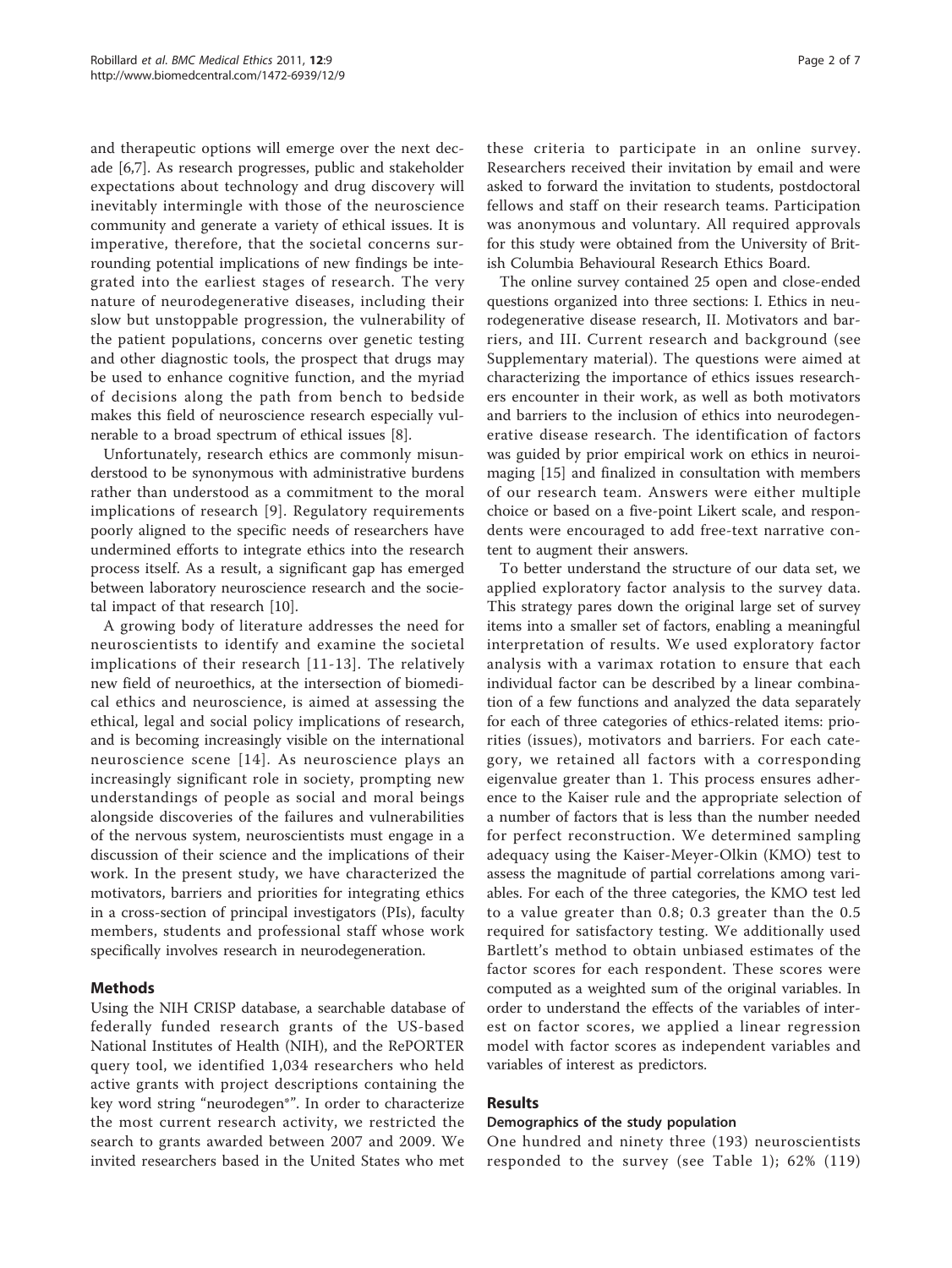<span id="page-2-0"></span>

|  | Table 1 Demographics of study population. |  |  |
|--|-------------------------------------------|--|--|
|--|-------------------------------------------|--|--|

| Age                                      | N(%)            | <b>Research Area</b>            | N(%)         |  |
|------------------------------------------|-----------------|---------------------------------|--------------|--|
| <30                                      | 12 (6%)         | Drug discovery                  | 97 (50%)     |  |
| $31 - 50$                                | 108<br>(56%)    | Other (e.g., basic<br>research) | 80 (41%)     |  |
| $51+$                                    | 65 (34%)        | Regenerative medicine           | 48 (25%)     |  |
| Gender                                   |                 | <b>Research Focus</b>           |              |  |
| Male                                     | 119<br>(62%)    | Other (e.g., cell culture)      | 161<br>(83%) |  |
| Female                                   | 70 (36%)        | Other animals                   | 134<br>(69%) |  |
| <b>Professional Level</b>                |                 | Non-human primates              | 74 (38%)     |  |
| Faculty                                  | 154<br>(80%)    | Adults with ND disease          | 64 (33%)     |  |
| Graduate or Medical<br>Student           | 17 (9%)         | Healthy adults                  | 37 (19%)     |  |
| Post-doctoral Fellow                     | 10(5%)          | <b>Disease Focus</b>            |              |  |
| Research Staff                           | 5(3%)           | Alzheimer's                     | 98 (51%)     |  |
| <b>Highest Degree</b><br><b>Attained</b> |                 | Other                           | 71 (37%)     |  |
| PhD and/or MD                            | 174<br>$(90\%)$ | Parkinson's                     | 51 (26%)     |  |
| BA, BS or equivalent                     | 10 (5%)         | Huntington's                    | 38 (20%)     |  |
| MA, MS or equivalent                     | 7(4%)           | ALS                             | 32 (17%)     |  |
| <b>Head of Research</b><br>Group         |                 | <b>MS</b>                       | 13 (7%)      |  |
| Yes                                      | 158<br>(82%)    |                                 |              |  |
| No                                       | 33 (17%)        |                                 |              |  |
|                                          |                 |                                 |              |  |

reported as male and 36% (70) female. Ages ranged between <30 (n = 12, 6%), 31-50 (n = 108, 56%) and 51 and over ( $n = 65$ , 34%). A majority of respondents ( $n$ = 154, 80%) were at the faculty level. Others were graduate or medical students ( $n = 17, 9\%)$ , postdoctoral fellows ( $n = 10, 5\%$ ) and research staff ( $n = 5, 3\%$ ). A majority of respondents had attained a PhD and/or an MD degree (n = 174, 90%), n = 10 (5%) held a BA or BS equivalent, and  $n = 7$  (4%) held with an MA or MS equivalent. 158 (82%) respondents described themselves as the head of their research group.

Half of the respondent pool indicated that they carried out drug discovery research  $(50\% , n = 97)$ ,  $25\%$   $(n = 48)$ regenerative medicine research, and  $41\%$  (n = 80) classified their type of research as "other" (for example, mechanism of disease and biomarker discovery). Respondents had the opportunity to select more than one type of research.

Participants identified their research subjects as healthy adults (19%, n = 37), adults with neurodegenerative diseases (33%,  $n = 64$ ), non-human primates (38%,  $n = 74$ ), other animals (69%,  $n = 134$ ), or other (for example, cell culture; 83%,  $n = 161$ ). Disease focus was Alzheimer's (51%, n = 98), Parkinson's (26%, n = 51), Huntington's (20%,  $n = 38$ ), ALS (17%,  $n = 32$ ), multiple sclerosis (7%,  $n = 13$ ), and a range of others (37%,  $n = 71$ ) (e.g., frontotemporal dementia, prion diseases).

#### Ethics-related issues

Exploratory factor analysis revealed that ethics-related issues grouped together under two major factors (Table [2\)](#page-3-0): research ethics (accounting for 36.5% of the variance) and external influences (accounting for 23% of the variance). The research ethics factor included subject confidentiality (loading of 0.98), privacy (loading of 0.96), and obtaining informed consent (loading of 0.90). The second factor, external influences, included government and public research sponsors (loading of 0.69) and the influence of industry sponsorship on the direction and the topic of the research (loading of 0.67). Regression analysis demonstrated that participants in different research roles attributed different levels of importance to ethical issues: heads of research groups  $(n = 158)$ viewed issues surrounding research ethics to be significantly more important than the other respondents  $(p = 0.01)$  (Table [3\)](#page-4-0). We also found that overall interest in ethics had the highest effect on concerns about external influences ( $p < 0.01$ ).

Open-ended comments suggested that communication of results represents an additional ethical concern in neurodegenerative disease research. One investigator commented on science communication in the media: "Media usually provide uneducated information to (the) public" [Respondent #32]. In terms of disseminating results specifically to stakeholders, another researcher commented on the difficulty of assessing what, when and how to disclose research results to subjects: "Paternalism in withholding versus difficulty (in) accurately presenting scientific uncertainty" [Respondent #45]. Several researchers  $(n = 21)$  commented on issues of ethics in animal care: "(...) the ethical care and use of animals is important" [Respondent #21]. Open-ended narrative responses also indicated that conflict of interest represents an ethical issue in the field of neurodegenerative research, but opinions about this varied. For example, one respondent indicated that the "...pendulum has now swung too far at some academic institutions on conflict of interest rules. We must now anticipate a year in advance what might possibly maybe lead to a financial interest." [Respondent #11]. Another wrote an opinion to the contrary, on the issue of "authors not adequately disclosing potential conflict of interests" [Respondent #150].

#### Ethics-related motivators

Ethics-related motivators grouped under five factors (Table [2](#page-3-0)). The first, ensuring public understanding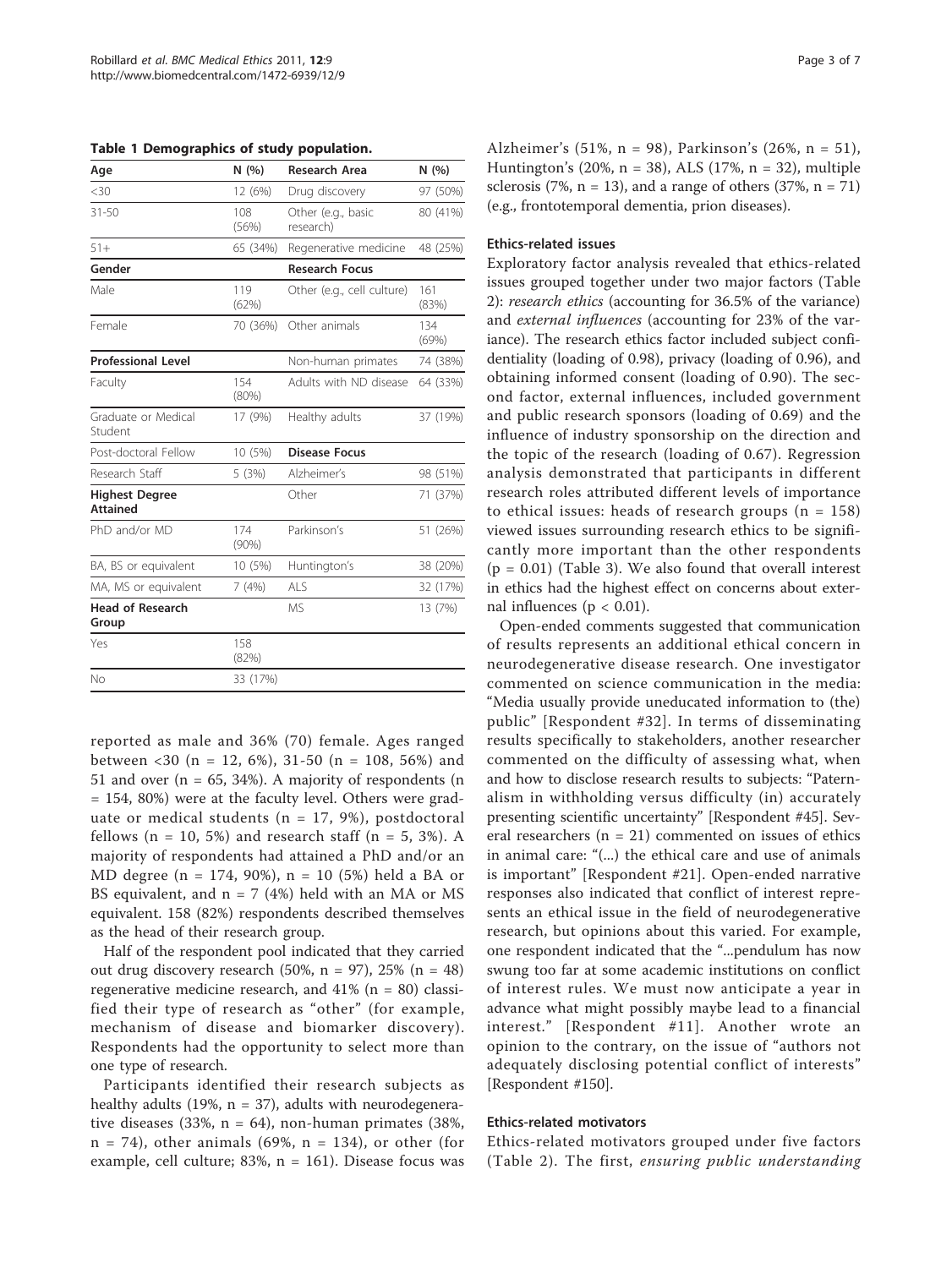| Domain                          | <b>Clusters of Factors</b>       | $%$ of<br>Variance | Cumulative % of<br>Variance | <b>Factor Description</b>                                                    | Factor<br>Loadings |  |
|---------------------------------|----------------------------------|--------------------|-----------------------------|------------------------------------------------------------------------------|--------------------|--|
| <b>Ethics Related</b><br>Issues | Traditional Research<br>Ethics   | 36.5%              | 36.5%                       | Recruiting subjects representing vulnerable<br>populations (a)               | 0.71               |  |
|                                 |                                  |                    |                             | Unrealistic expectations about benefits of the research<br>by subjects (b)   | 0.65               |  |
|                                 |                                  |                    |                             | Subject confidentiality (c)                                                  | 0.98               |  |
|                                 |                                  |                    |                             | Privacy of subjects (d)                                                      | 0.96               |  |
|                                 |                                  |                    |                             | Obtaining informed consent (e)                                               | 0.90               |  |
|                                 |                                  |                    |                             | Equal access to research for all eligible subjects (f)                       | 0.77               |  |
|                                 |                                  |                    |                             | Safety of the method in use (h)                                              | 0.62               |  |
|                                 |                                  |                    |                             | Clinical findings detected unexpectedly (i)                                  | 0.69               |  |
|                                 | External Influences              | 22.7%              | 59.2%                       | Commercial conflict of interest (e.g., timing of<br>technology roll out) (k) | 0.63               |  |
|                                 |                                  |                    |                             | Priorities of government/public research sponsors (I)                        | 0.69               |  |
|                                 |                                  |                    |                             | Influence of industry sponsorship on direction and<br>topics (m)             | 0.67               |  |
|                                 |                                  |                    |                             | Opinion of media and stakeholders (n)                                        | 0.63               |  |
|                                 |                                  |                    |                             | Opinion of colleagues (o)                                                    | 0.52               |  |
|                                 |                                  |                    |                             | Effect of patents on publication and release of data<br>(D)                  | 0.66               |  |
| <b>Motivators</b>               | Ensuring Public<br>Understanding | 15.9%              | 15.9%                       | Mitigating false hopes or expectations by subjects (m)                       | 0.77               |  |
|                                 |                                  |                    |                             | Better informed public and policies (n)                                      | 0.75               |  |
|                                 |                                  |                    |                             | Patients' right to be informed about neuroscience<br>advances (o)            | 0.92               |  |
|                                 | <b>External Forces</b>           | 14.6%              | 30.5%                       | Professional advancement (d)                                                 | 0.78               |  |
|                                 |                                  |                    |                             | Institutional encouragement (e)                                              | 0.50               |  |
|                                 |                                  |                    |                             | Chance of publication success (f)                                            | 0.78               |  |
|                                 |                                  |                    |                             | Positive perception by clinicians (g)                                        | 0.59               |  |
|                                 | Requirements                     | 13.0%              | 43.5%                       | Institutional encouragement (e)                                              | 0.55               |  |
|                                 |                                  |                    |                             | Requirement by the institution where you work (h)                            | 0.99               |  |
|                                 |                                  |                    |                             | Requirement by research sponsors (i)                                         | 0.69               |  |
|                                 | Values                           | 10.5%              | 54.0%                       | Personal values/seems like the right thing to do (a)                         | 0.83               |  |
|                                 |                                  |                    |                             | Good citizenship (c)                                                         | 0.59               |  |
|                                 | Press and Public                 | 8.7%               | 62.7%                       | Coverage in the press (k)                                                    | 0.53               |  |
|                                 |                                  |                    |                             | Positive public perception (I)                                               | 0.77               |  |
| Barriers                        | Resources                        | 19.3%              | 19.3%                       | Lack of relevant ethics resources (f)                                        | 0.92               |  |
|                                 |                                  |                    |                             | Lack of access to colleagues with ethics expertise (g)                       | 0.64               |  |
|                                 | Burden                           | 17.4%              | 36.7%                       | Increased administrative work (a)                                            | 0.72               |  |
|                                 |                                  |                    |                             | Lack of time (e)                                                             | 0.72               |  |
|                                 | Concern                          | 15.7%              | 52.4%                       | Ethics is not a relevant or effective tool for my field of<br>research (b)   | 0.56               |  |
|                                 |                                  |                    |                             | Not your job (c)                                                             | 0.85               |  |
|                                 | Interest                         | 14.8%              | 67.2%                       | Lack of individual interest in ethics (h)                                    | 0.74               |  |
|                                 |                                  |                    |                             | Lack of interest in ethics among neuroscience<br>colleagues (i)              | 0.67               |  |

## <span id="page-3-0"></span>Table 2 Exploratory factor analysis: Ethics-related issues, motivators and barriers.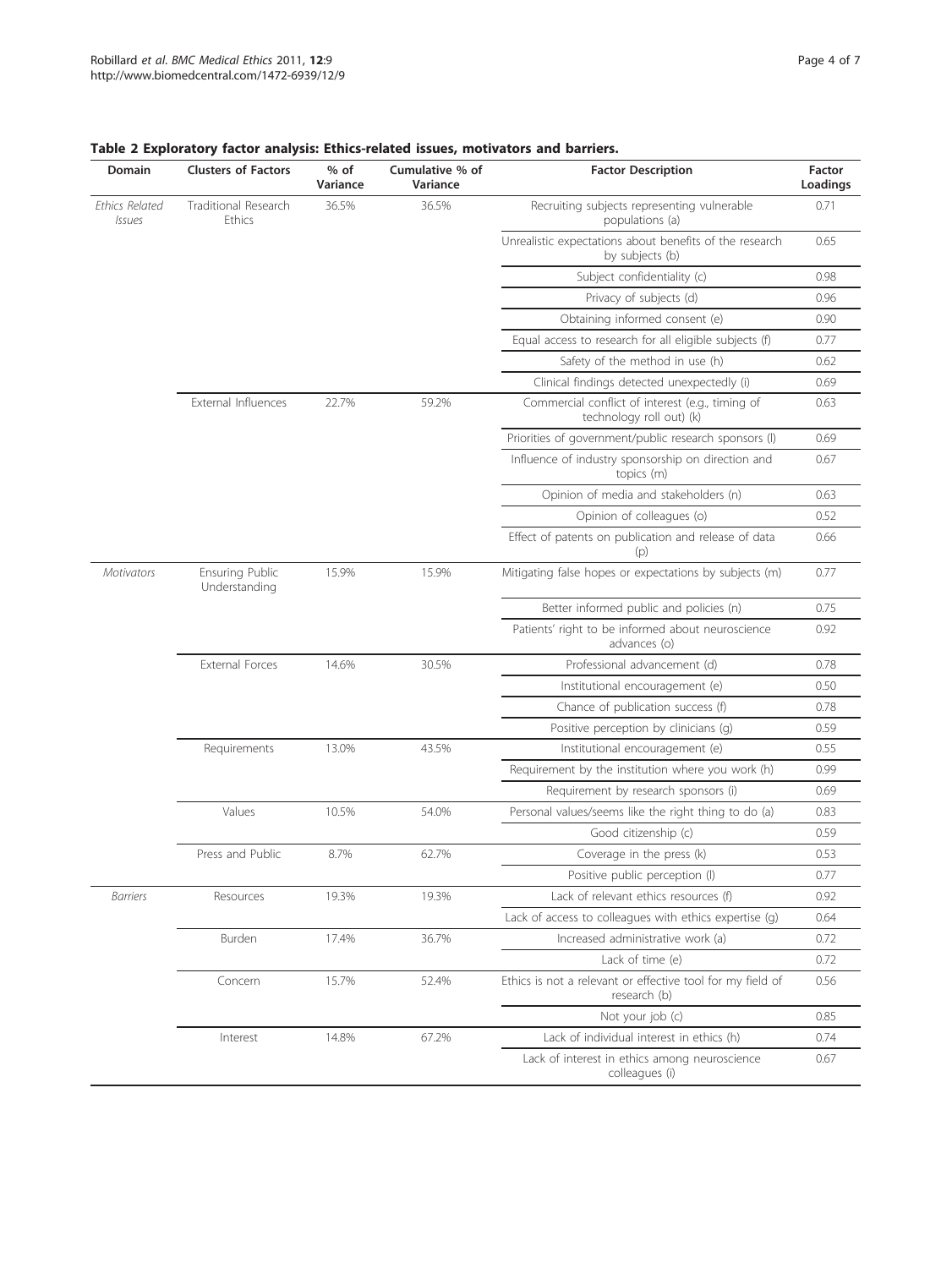|                 | <b>Covariates</b> |                                 |                                   |                         |                              |                                     |                                    |                              |                               |                          |
|-----------------|-------------------|---------------------------------|-----------------------------------|-------------------------|------------------------------|-------------------------------------|------------------------------------|------------------------------|-------------------------------|--------------------------|
|                 | Gender            |                                 | <b>Subjects</b>                   | Research<br><b>Type</b> | Head of<br>Research<br>Group | <b>Position</b>                     |                                    | Interest in<br><b>Ethics</b> | <b>Ethics</b><br>Consultation | Research<br>Goal         |
|                 | Female            | Non-<br>Human<br><b>Animals</b> | Other<br>(e.g., cell)<br>culture) | <b>Basic</b>            | Yes                          | Associate<br>Prof/Assistant<br>Prof | Postdoc/<br>Grad<br><b>Student</b> | Highly<br>Interested         | Professional                  | Drug<br><b>Discovery</b> |
| <b>Factors</b>  |                   |                                 |                                   |                         |                              |                                     |                                    |                              |                               |                          |
| Issues          |                   |                                 |                                   |                         |                              |                                     |                                    |                              |                               |                          |
| Traditional     | $-0.05$           | $-0.32$                         | $-0.14$                           | $-0.06$                 | 0.04                         | 0.47                                | $-0.22$                            | 0.15                         | 0.39                          | $-0.00$                  |
| research ethics | $(p = 0.78)$      | $(p = 0.09)$                    | $(p = 0.67)$                      | $(p = 0.76)$            | $(p = 0.94)$                 | (p < 0.01)                          | $(p = 0.70)$                       | $(p = 0.36)$                 | (p < 0.05)                    | $(p = 0.99)$             |
| External forces | $-0.30$           | 0.17                            | $-0.02$                           | $-0.23$                 | 0.72                         | $-0.25$                             | 0.44                               | 0.64                         | $-0.27$                       | 0.15                     |
|                 | $(p = 0.13)$      | $(p = 0.41)$                    | $(p = 0.96)$                      | $(p = 0.32)$            | $(p = 0.19)$                 | $(p = 0.22)$                        | $(p = 0.49)$                       | (p < 0.01)                   | $(p = 0.17)$                  | $(p = 0.43)$             |
| Motivators      |                   |                                 |                                   |                         |                              |                                     |                                    |                              |                               |                          |
| Ensuring public | 0.55              | $-0.36$                         | $-0.67$                           | $-0.03$                 | 0.84                         | 0.14                                | 0.57                               | 0.20                         | 0.24                          | 0.26                     |
| understanding   | (p < 0.01)        | $(p = 0.06)$                    | (p < 0.05)                        | $(p = 0.87)$            | $(p = 0.07)$                 | $(p = 0.44)$                        | $(p = 0.30)$                       | $(p = 0.24)$                 | $(p = 0.18)$                  | $(p = 0.13)$             |
| External forces | $-0.11$           | $-0.01$                         | $-0.08$                           | 0.31                    | $-0.05$                      | 0.36                                | 0.56                               | 0.05                         | 0.03                          | 0.03                     |
|                 | $(p = 0.58)$      | $(p = 0.97)$                    | $(p = 0.83)$                      | $(p = 0.22)$            | $(p = 0.93)$                 | $(p = 0.10)$                        | $(p = 0.36)$                       | $(p = 0.79)$                 | $(p = 0.89)$                  | $(p = 0.88)$             |
| Requirements    | $-0.07$           | $-0.15$                         | 0.01                              | 0.19                    | $-0.87$                      | 0.29                                | $-0.36$                            | $-0.06$                      | 0.24                          | $-0.00$                  |
|                 | $(p = 0.70)$      | $(p = 0.41)$                    | $(p = 0.97)$                      | $(p = 0.37)$            | $(p = 0.06)$                 | $(p = 0.12)$                        | $(p = 0.51)$                       | $(p = 0.72)$                 | $(p = 0.19)$                  | $(p = 0.99)$             |
| Values          | 0.15              | 0.14                            | 0.17                              | $-0.13$                 | $-0.54$                      | 0.01                                | $-0.54$                            | 0.41                         | 0.06                          | $-0.15$                  |
|                 | $(p = 0.44)$      | $(p = 0.53)$                    | $(p = 0.66)$                      | $(p = 0.59)$            | $(p = 0.31)$                 | $(p = 0.96)$                        | $(p = 0.39)$                       | (p < 0.05)                   | $(p = 0.78)$                  | $(p = 0.45)$             |
| Press and       | $-0.15$           | 0.10                            | $-1.02$                           | $-0.21$                 | 0.17                         | $-0.18$                             | 0.18                               | $-0.00$                      | 0.14                          | $-0.02$                  |
| public          | $(p = 0.46)$      | $(p = 0.66)$                    | (p < 0.01)                        | $(p = 0.39)$            | $(p = 0.75)$                 | $(p = 0.40)$                        | $(p = 0.78)$                       | $(p = 0.99)$                 | $(p = 0.51)$                  | $(p = 0.91)$             |
| <b>Barriers</b> |                   |                                 |                                   |                         |                              |                                     |                                    |                              |                               |                          |
| Resources       | 0.07              | $-0.18$                         | $-0.19$                           | 0.11                    | $-0.01$                      | $-0.22$                             | 0.20                               | 0.24                         | 0.20                          | 0.34                     |
|                 | $(p = 0.72)$      | $(p = 0.35)$                    | $(p = 0.60)$                      | $(p = 0.59)$            | $(p = 0.99)$                 | $(p = 0.25)$                        | $(p = 0.72)$                       | $(p = 0.15)$                 | $(p = 0.27)$                  | $(p = 0.06)$             |
| Burden          | $-0.12$           | $-0.52$                         | $-0.48$                           | 0.11                    | $-0.10$                      | $-0.05$                             | $-0.54$                            | $-0.12$                      | 0.22                          | 0.02                     |
|                 | $(p = 0.57)$      | (p < 0.05)                      | $(p = 0.27)$                      | $(p = 0.65)$            | $(p = 0.85)$                 | $(p = 0.83)$                        | $(p = 0.41)$                       | $(p = 0.55)$                 | $(p = 0.31)$                  | $(p = 0.92)$             |
| Concern         | $-0.57$           | 0.48                            | 0.21                              | 0.09                    | $-0.39$                      | 0.09                                | $-0.80$                            | $-0.35$                      | $-0.54$                       | 0.16                     |
|                 | (p < 0.01)        | (p < 0.05)                      | $(p = 0.59)$                      | $(p = 0.69)$            | $(p = 0.43)$                 | $(p = 0.65)$                        | $(p = 0.18)$                       | $(p = 0.06)$                 | (p < 0.01)                    | $(p = 0.41)$             |
| Interest        | $-0.13$           | 0.05                            | 0.05                              | 0.07                    | 0.72                         | 0.31                                | 0.78                               | $-0.33$                      | 0.13                          | 0.16                     |
|                 | $(p = 0.56)$      | $(p = 0.84)$                    | $(p = 0.90)$                      | $(p = 0.80)$            | $(p = 0.21)$                 | $(p = 0.17)$                        | $(p = 0.25)$                       | $(p = 0.11)$                 | $(p = 0.55)$                  | $(p = 0.46)$             |

#### <span id="page-4-0"></span>Table 3 Linear regression model: Effect of variables of interest on factor scores.

(accounting for 15.9% of the variance), included a person's right to be informed about neuroscience advances (loading of 0.94) and mitigating false hopes or expectations by research subjects (loading of 0.77). The second factor, external forces (14.6% of the variance), included the motivators of professional advancement (loading of 0.78), chance of publication success (loading of 0.78), and institutional encouragement (loading of 0.5). The third factor, requirements (13% of the variance), included obligations to the research institution (loading of 0.99) and to research sponsors (loading of 0.69). The fourth factor, values (10.5% of the variance), included items such as personal values, and the feeling that being concerned with ethics is "the right thing to do" (loading of 0.83). The fifth and final factor was press and public (8.7% of the variance), and included motivators related to coverage in the press (loading of 0.53) and positive public perception (loading of 0.77).

Regression analysis highlights an important and significant effect for professional seniority: heads of research groups were more motivated to ensure public understanding of their research than the other respondents  $(p < 0.01)$  (Table 3). On this same factor of public understanding of research, we noted that female researchers rated the importance of matters of public understanding of research more highly than male researchers ( $p = 0.02$ ). Other motivators included both factors that tie in with public opinion, such as "Increase in donations" [Respondent #29] as well as factors that tie in with the implications of the research for society, such as "Influence on legal developments and regulations" [Respondent #140]. Two respondents also highlighted a personal motivation to consider ethics in research: "... own dedication to trying to cure diseases" [Respondent #152].

### Ethics-related barriers

Barriers to the consideration of ethics in neurodegenerative disease research grouped under four factors: resources (lack of resources and expertise, accounting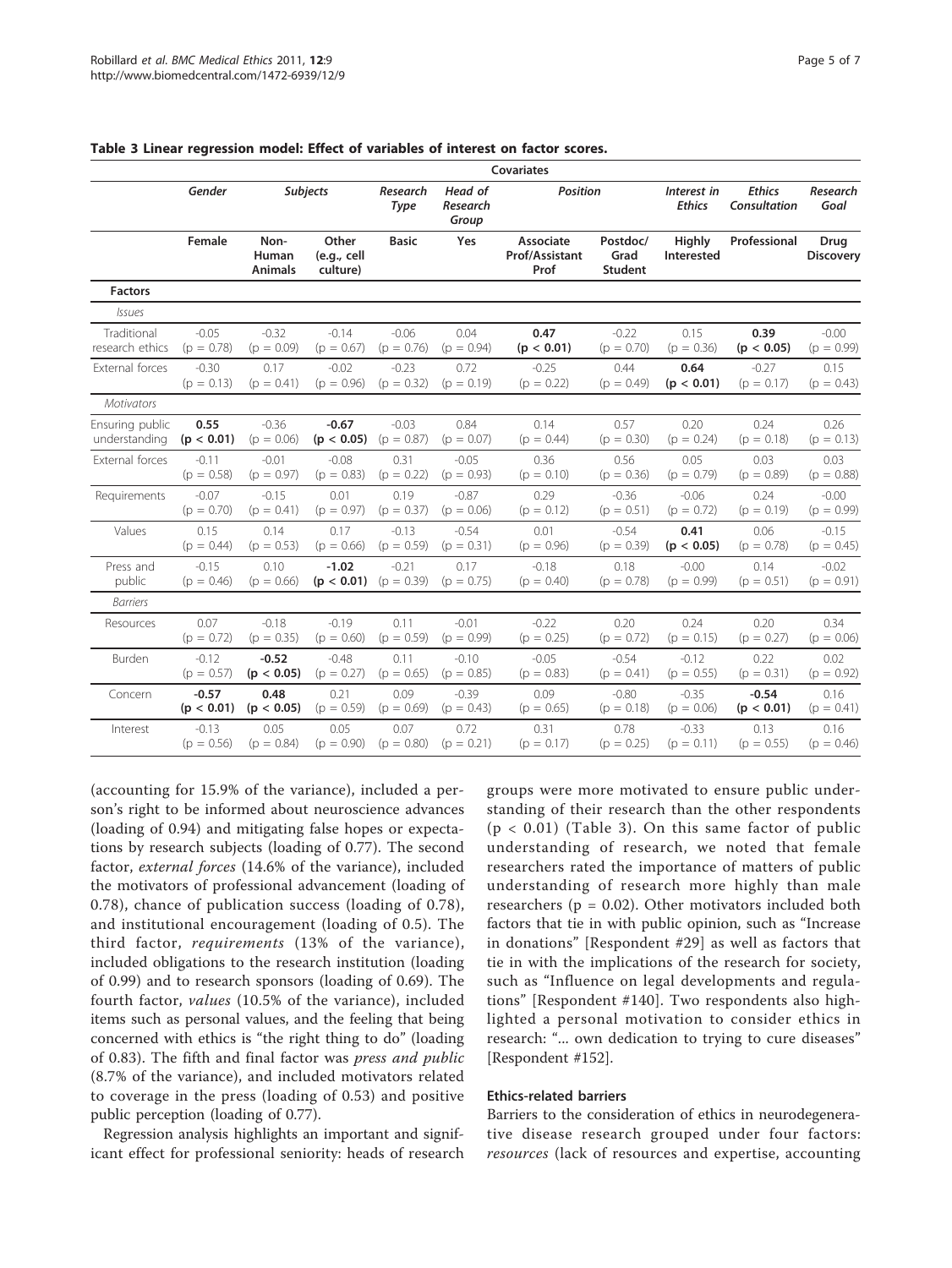for 19.3% of the variance), burden (lack of time and increased administrative work; 17.4% of the variance), concern (ethics are not relevant to the research; 15.7% of the variance) and interest (lack of interest in ethics from researcher and colleagues; 14.5% of the variance). A salient significant finding from the regression analysis with these factors is that a perceived lack of ethics resources is a barrier for investigators working in the area of drug discovery ( $p < 0.05$ ). The open-ended comments about ethics-related barriers contributed by respondents spoke to both the perceived fundamental nature of bioethics, as one respondent wrote: "Teaching bioethics sometimes seems like teaching right from wrong" [Respondent #122] as well as to the practical implications of incorporating ethics into research: "(There is a) lack of understanding by IRB (...) members regarding practical limitations and time tables that impact research" [Respondent #131].

## **Discussion**

The data presented here suggest that senior level neuroscientists working in the field of neurodegenerative diseases are motivated to consider ethics issues related to their work. In addition, these researchers are motivated to ensure public understanding of their research. However for researchers specifically in the area of drug discovery, we found that a perceived lack of ethics resources is a significant barrier to pursuing these interests and goals.

These findings closely mirror those of a related study by our group carried out in the field of neuroimaging [[15](#page-6-0)]. Data from that study and others suggest that researchers see ethics as complex, overregulated, and overly time consuming [[15,16\]](#page-6-0). However, considerable differences also exist between our neurodegeneration research study and the neuroimaging study. Neuroimaging trainees rate indifference as a significant barrier, as well as a lack of ethics resources. In contrast, we find that in neurodegeneration research, the lack of ethics resources acts as a barrier for researchers in drug discovery regardless of professional level. Similarly, gender effects were present in both cohorts of researchers but differ in valence. The data from the present study suggest that female researchers rate matters of public understanding of research more highly than male researchers. In the neuroimaging study, female researchers rated issues such as recruitment, confidentiality and privacy of human subjects more highly than male researchers, tended to value trust and reciprocity more than male researchers, and considered indifference to be less of a barrier than the male researchers. There we speculated that the source of the effect may be associated with the leadership and organizational skills of women that underscore the importance of positive

group dynamics and mutual respect [[17\]](#page-6-0). This is explanation may apply to the present results as well, although more study of this phenomenon is clearly needed. There is also some evidence for a distinctively feminine moral voice. According to Gilligan, whereas the typical male moral voice speaks the language of justice, rights, and rules, the female moral voice speaks a language of care that emphasizes relationships and responsibilities [[18](#page-6-0)]. These findings are controversial, but could explain the gender effect observed.

Finally, while both cohorts represented North American investigators involved in neuroscience research, our data also suggest that differing ethical issues may exist for different subspecialties and present different barriers to the consideration of ethics in the appropriate research context.

We recognize the limitations of the study. Our response rate was 19%. The sample was not random and was limited to investigators holding government grants in the United States. As well, responses likely reflect the views of researchers with a pre-existing interest in ethics. These characteristics limit the generalizability of our results to the broader community of neuroscience researchers. We also acknowledge that some of our survey questions were tailored to investigators who work with human subjects, and therefore may not have been appropriate to our entire sample. In particular, investigators who work with animals identified animal welfare as an additional ethical consideration, an issue that we plan to address in future work. Finally, our current work does not deliver a quantitative measure of the degree to which the issues and barriers identified impact research. Future studies of larger cohorts and indepth interviews with researchers will serve to expand our findings and will provide a more detailed ethical landscape for neurodegeneration research.

### Conclusion

While is it worthwhile to identify the barriers and the motivators for the consideration of ethics in neuroscience research, it is equally important to propose solution-oriented strategies to address the issues uncovered. This is especially relevant in the face of the growing prevalence of age-associated neurodegenerative diseases and the growing need for new approaches to diagnose, treat and prevent these conditions. We agree with Samarasekera [[19](#page-6-0)] who, in a recent opinion piece, encouraged the development of meaningful partnerships between neuroscientists and ethicists. As junior scientists today represent the investigators of tomorrow, it is also essential to develop and integrate relevant ethics curricula into graduate training [\[20](#page-6-0)]. Finally, the formal ethics review process would greatly benefit from enhanced communication channels between the